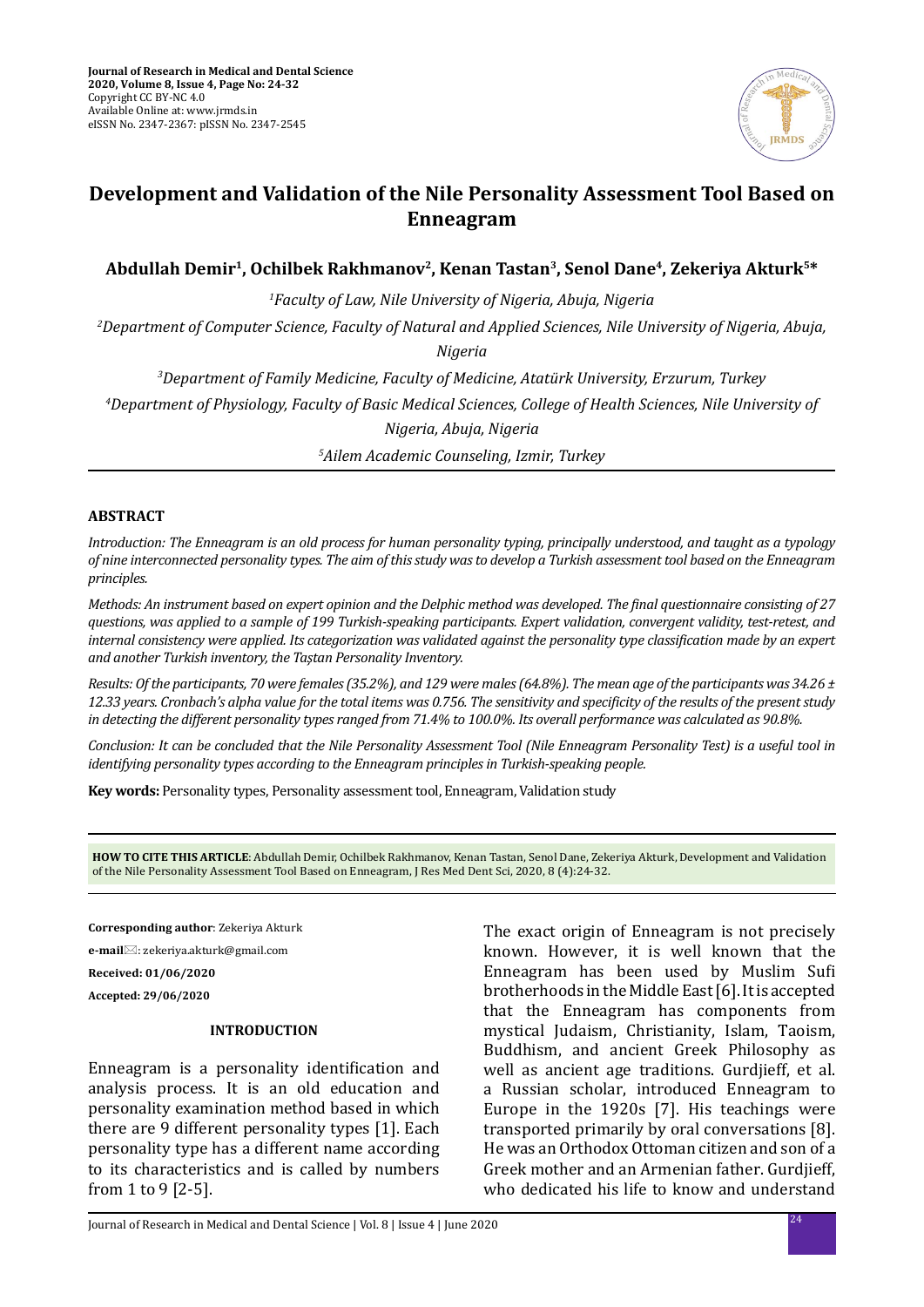human truth, has performed many investigations in Central Asia, Bukhara, and Tashkent [5]. In his book, meeting with remarkable men, Gurdjieff stated that he lived in central Asia for 20-25 years and met with Sufi elders. Gurdjieff explains that he learned the Enneagram method from the order of Saourmoni, a secret sect in ancient Babylon. Later, Gurdjieff came to Istanbul with his students and built an institute called the harmonic development of spirit.

Ichazo, et al. a Bolivian psychologist, categorized the Enneagram according to different personality types. He has explained the characteristics of the 9-person type system [9,10]. Then, Naranjo, et al. applied Enneagram to psychology [11].

### **Enneagram types**

The Enneagram has 9 main different types numbered from 1 to 9 [1] and each is named according to predominant characteristics of that personality type [9]. The Enneagram is demonstrated with a circle figure as a symbol that has the nine different points connected with lines. The circle represents wholeness, while the lines signify the energy movement within the whole of the Enneagram framework (Figure 1) [12].

1. The perfectionist (reformer): Their aim in life is to catch perfection in everything. They make a lot of effort to obey laid down rules and makeup to others. This type works like a bee and enjoys working. They are usually found doing the hardest work with pleasure and in the most perfect way.

2. The helper: The most basic feature of type 2 is to help others and to expect them to show appreciation. The need for gratitude and the desire to help is quite important for this type. They always look for somebody to help.

3. The achiever: The most basic characteristics of this type is to be phenomenally successful in life. They want to be number 1 in every field and to be such is important to them. This type mostly works extremely hard for achievement.

4. The individualist: The aim of type four is to be an original person in life and to do original works. They hate mediocrity and being ordinary. Original artists usually come out of this type.

5. The researcher (investigator): This type always aims to continue his life with knowledge. They are usually very curious, and they can be seen as always trying to learn more and more because they feel more powerful as they learn. Thinkers, philosophers, scientists are usually from this type.

6. The loyalist: This type always aims to have full security in all areas of life. They always reach their life decisions to avoid risks and dangers. Therefore, they concentrate on hazards, errors, and imperfections to recognize and avoid them easily.

7. The enthusiast: The aim of type 7 in life is always to experience new things and to be happy in this way. They are impatient, hyperactive, knowledgeable in every field.

8. The challenger: The type 8s usually have strong leadership features. Being independent and exhibiting good leadership abilities are their main characteristics. Great leaders usually emerge from this type.

9. The peacemaker: They are peacekeepers and mediators who work well with everyone to prevent any chaos or disharmony in their lives.

The Enneagram is accepted as a useful tool for improving relationships among family members, friends, and co-workers. It clarifies the reasons behind our behaviors and displays the directions for individual development. Enneagram insists on the issue that the personality types are universal and not gender specific. Moreover, in Enneagram it should be noticed that that we cannot observe all personality type features in

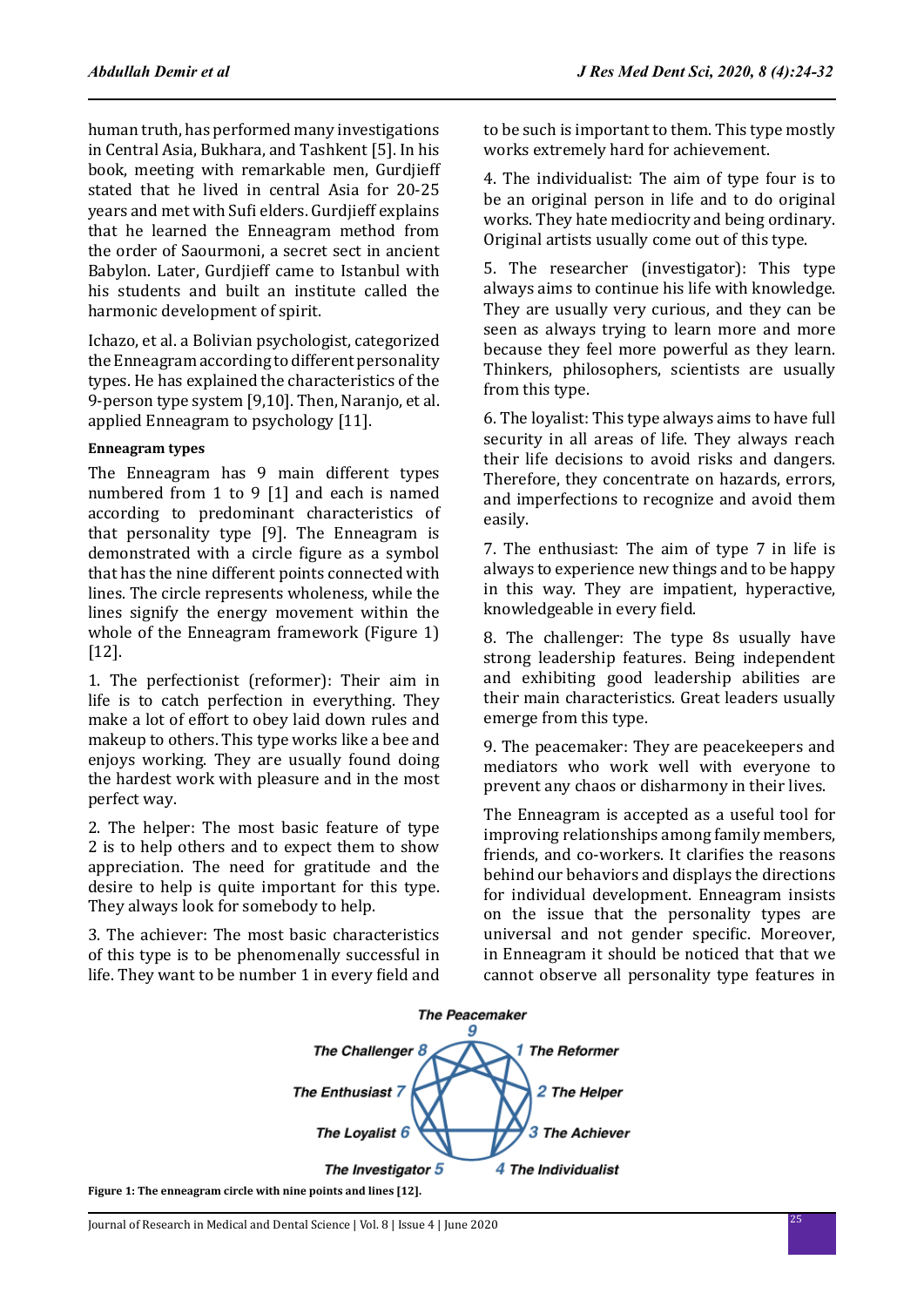a single person since they contain a wide range of parameters such as healthy, unhealthy, and normal cases. We cannot disclaim that of the personality types is better or worse than others. Consequently, each personality type should be classified in itself [8].

Identifying one's personality type has many advantages for that person and for the community which is on contact with that person. By means of Enneagram the person will be aware of his/ her strengths and weaknesses which will enable a better dialogue and communication within the society.

In addition, it is important that Enneagram education is included into the syllabus of Stanford MBA and applied in the court plea training at the Harvard Law School. Furthermore, the Enneagram is taught at the many universities in the USA, mainly at the departments of education, psychology, arts, business, and medicine. Likewise, many companies are now using the Enneagram rules in personnel recruitment, sales, and marketing policies [13].

Health professionals apply specific standardized psychometric tests of adult personality and psychopathology, as part of the therapeutic assessment procedure. In addition, personality type is accepted as an independent predictor of quality of life in old age [14]. Similarly, there are evidences of the correlative relationships between personality, posture, and pain [15]. On the other hand, we cannot find a comprehensive literature on personality traits of healthy individuals although there are extensive researches on the personality types about psychiatric illnesses. Although Taştan Personality Type Inventory is a successful tool in identifying Enneagram personality types of Turkish people [16] it contains many items and requires calculations to determine individual personality types. Consequently, the main target of the present study is to develop a new practical and easier tool for measuring personality types based on the Enneagram principles and test its validity and reliability among a Turkish speaking community.

#### **METHODS**

#### **Study design and setting**

We conducted an instrument-development validation study. The research was carried out during January-June 2020 on the Turkishspeaking community of Nile University of Nigeria.

### **Item generation**

A panel of seven experts was established to prepare a pool of questions. The collected questions were revised by the authors, including items from a literature search. A Delphi round was then done to grade the items, followed by a team meeting with the authors to finalize the study instrument (Figure 2). Grading of the items was done by asking the respondents to select two clusters of items from a final set of 27questions arranged in 9 clusters. The first cluster perceived by the respondent as being the most-describing of his/her personality was recorded as selection 1 (main personality), while the preferred cluster adjacent to the selection 1 was marked as selection 2 (personality wing) (Appendix 1). Its Turkish version is available as external link from: http:// aile.net/img/dosya/8nilenegramtr.pdf

### **Instrument validation**

Content validity was assured with the contribution of an expert panel, the authors, and a literature search. The experts were asked to propose questions measuring each of the nine personality dimensions. As a result, a pool of 75 items was established. Then, a Delphi round was conducted asking the experts to grade each item's suitability by scoring them on a scale from 1 to 5 (1: the item does not measure the given personality type, 5: the item excellently measures the given personality type). In the next stage, a team meeting of the expert panel and the authors was arranged to refine the instrument items. Questions with a low level of consensus were eliminated. It was decided to select the three best phrases describing each Enneagram personality dimension. Thus, the final list consisted of 27 items. The developed instrument was called the Nile Personality Assessment Tool (NPAT) (Appendix 1). The Turkish version of the NPAT is available as external link from: http:// aile.net/img/dosya/8nilenegramtr.pdf

Face validity and item refinement were made by interviews with a sample of 10 participants. As a result, some minor modifications in wording were made. The number of items, instrument instruction, and the response methods were found acceptable. Participants could complete the instrument in 2–20 (median 3) minutes without needing any assistance.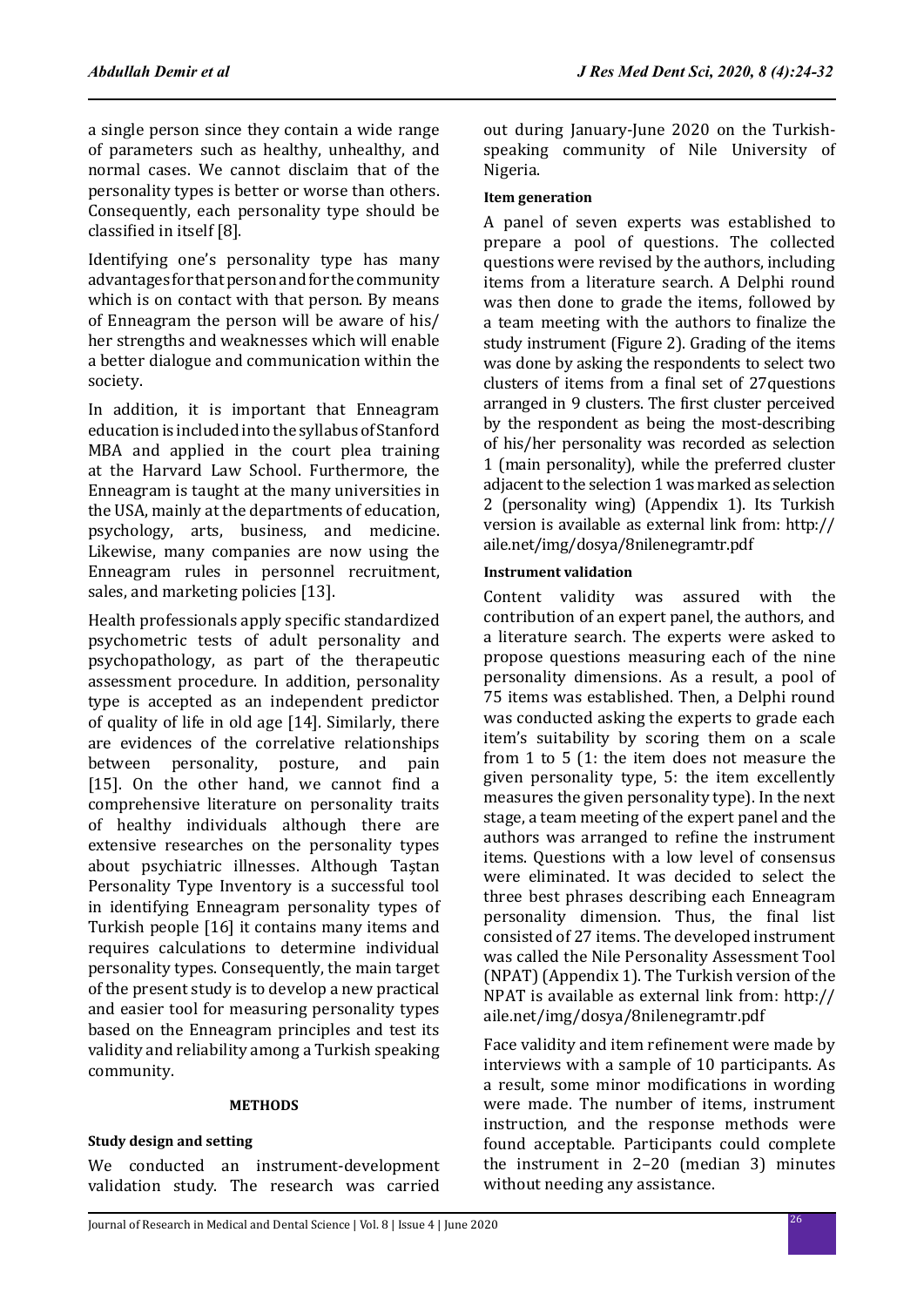

**Figure 2: Study flow diagram.**

Concurrent validity was evaluated by applying simultaneously the Taştan Personality Inventory (TPI) [16]. Piloting of the tool was done in a convenient sample of Turkish-speaking university students at the Nigeria Nile University. Criterion validity was determined by in-depth interviews of one expert (Author AD). At the end of a 15-25 minutes interview, the author classified each participant into one of the nine traditional Enneagram personality types.

### **Sampling and application**

The final tool was applied together with the TPI to a sample of 199 participants. The sample was drawn from 650 Turkish-speaking community of the Nile University of Nigeria during April-June 2020. E-mail invitations were sent to all people working at the university during the study time. Respondents were invited for a face-to-face interview followed by selfreported data collection. A total of 256 people responded to the e-mail invitations, of which 199 attended the interviews. The NPAT was re-administered to 60 randomly selected participants after two weeks. A study flow is shown in Figure 2.

The international ethical standards were followed in the experimental protocol. The study was performed per the Helsinki Declaration (1975, revised in 1996-2013) [17]. The study's aims and objectives were explicitly explained to the participants before the commencement of the study. All participants voluntarily gave written informed consent to participate in the study. A paper-and-pencil based method of filling questionnaires was utilized.

## **Analysis**

The extended McNemar's test was used to check for consistency or agreement of values within cases. The internal reliability of the general items was calculated using Cronbach's alpha. Besides, a split-half test was performed to detect any incongruence. Also, test-retest reliability and agreements between the different measurements were assessed with the Cohen's Kappa and McNemar-Bowker's tests.

Data from socio-demographic variables were presented as n (%) or mean ± standard deviation (SD). Comparisons between independent groups were performed with the independent samples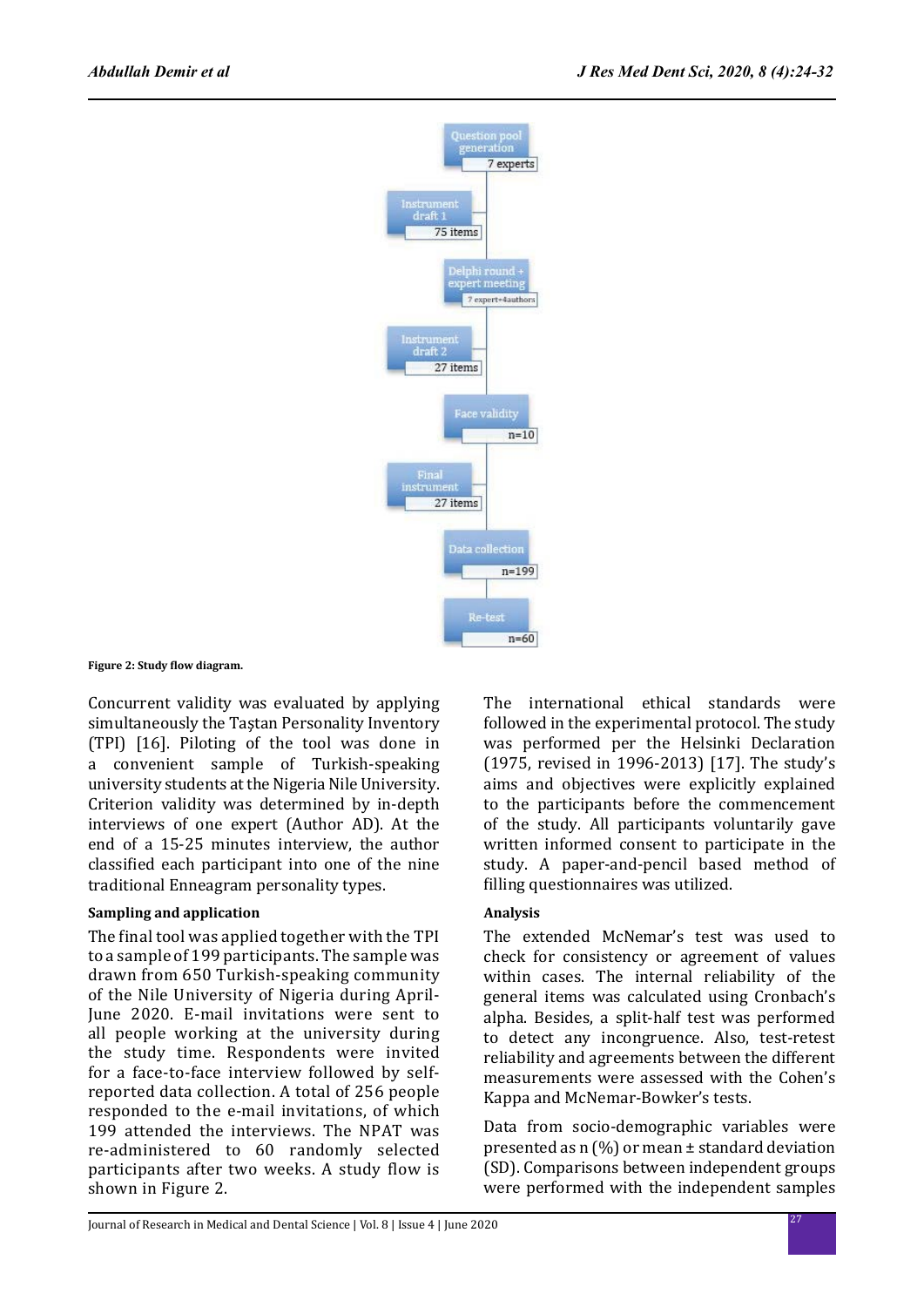t-test and the Chi-Square test. All analyses were conducted using the SPSS v20.0 software (SPSS Inc., Chicago, IL, USA).

### **RESULTS**

## **Participants**

The results of 199 participants were analyzed. The mean age of the respondents was  $34.26 \pm$ 12.33 years. Of the participants, 64.8% (n=129) were men, while 35.2% (n=70) were women. Males were significantly older than females (35.77 ± 12.92 vs. 31.47 ± 10.70; t=2.374, p=0.019). The sample consisted of primarily educated respondents. Distributions of high school, university, and masters/PhD graduates were 20.6% (n=41), 46.7% (n=93), and 32.7% (n=65), respectively.

## **Descriptive findings**

All participants could be categorized into one main personality type by the NPAT and the expert classification. However, the TPI failed to classify 20.0% of the participants (n=20). Both the NPAT and the expert classification revealed Enneagram number 1 (the perfectionist) as the most common personality type, while the TPI classified number 2 (the helper) as the most common type (Table 1). Personalities number 3 (the achiever), 6 (the loyal), and 8 (the challenger) were relatively less common in all three classifications.

### **Reliability and validity indicators**

The Cronbach's Alpha value for the TPI was calculated as 0.756. Furthermore, the Cohen's Kappa for test-retest reliability of the NPAT was calculated as  $0.764$  (p<0.001), which is considered 'substantial' by Cohen [18]. Also, there was a substantial agreement between test-retest measurements of the NPAT main personality types (McNemar-Bowker=12.000,  $p=0.364$ ) as well as the personality wings<br>(McNemar-Bowker=14.333.  $p=0.351$ ). The (McNemar-Bowker=14.333, lowest agreement in the re-test was in personality number 2 (Table 2).

On the other hand, the agreement between the NPAT and TPI main personality categories were low (Kappa=0.107) though significant (p<0.001). However, the classifications made by the two tools were significantly different from each other (McNemar-Bowker=66.678, p<0.001).

Taking the author's categorization as the goldstandard, the sensitivity and specificity of the NPAT in detecting the different personality types ranged from 71.4% to 100.0% (Table 3). The overall performance of the NPAT was calculated as 90.8%. All personality types could be predicted with high sensitivity and specificities. However, the number 1 personality (perfectionist) could be predicted best, while number 3 (achiever) could be predicted with the least sensitivity and specificity.

### **Outcome comparisons**

There were no differences in the main personality types (Chi-Square=14.398, p=0.072) or personality wings (12.444, p=0.132) between males and females (Table 4). There were significant differences in the main personality types between the younger (<35 years) and older (≥35) participants (Chi-Square=19.463, p=0.013). However, there were no significant differences between the age groups concerning personality wings (Chi-Square=10.676, p=0.221) (Table 5).

|            |     | <b>Main personality (NPAT)</b> |     | <b>Main personality (Author)</b> | <b>Main personality (TPI)</b> |      |  |
|------------|-----|--------------------------------|-----|----------------------------------|-------------------------------|------|--|
| Enneagram# | N   | %                              | N   | %                                | N                             | %    |  |
|            | 43  | 21.6                           | 46  | 23.1                             | 21                            | 11.7 |  |
|            | 24  | 12.1                           | 21  | 10.6                             | 48                            | 26.8 |  |
| 3          | 6   | 3                              |     | 3.5                              | 11                            | 6.1  |  |
| 4          | 17  | 8.5                            | 15  | 7.5                              | 19                            | 10.6 |  |
| 5          | 31  | 15.6                           | 30  | 15.1                             | 24                            | 13.4 |  |
| 6          | 15  | 7.5                            | 15  | 7.5                              | 8                             | 4.5  |  |
|            | 18  | 9                              | 18  | 9                                | 22                            | 12.3 |  |
| 8          | 11  | 5.5                            | 15  | 7.5                              | 8                             | 4.5  |  |
| 9          | 34  | 17.1                           | 32  | 16.1                             | 18                            | 10.1 |  |
| Total      | 199 | 100                            | 199 | 100                              | 179                           | 100  |  |

**Table 1: Classifications of the main personality types of the participants.**

NPAT: Nile Personality Assessment Tool. TPI: Taştan Personality Inventory.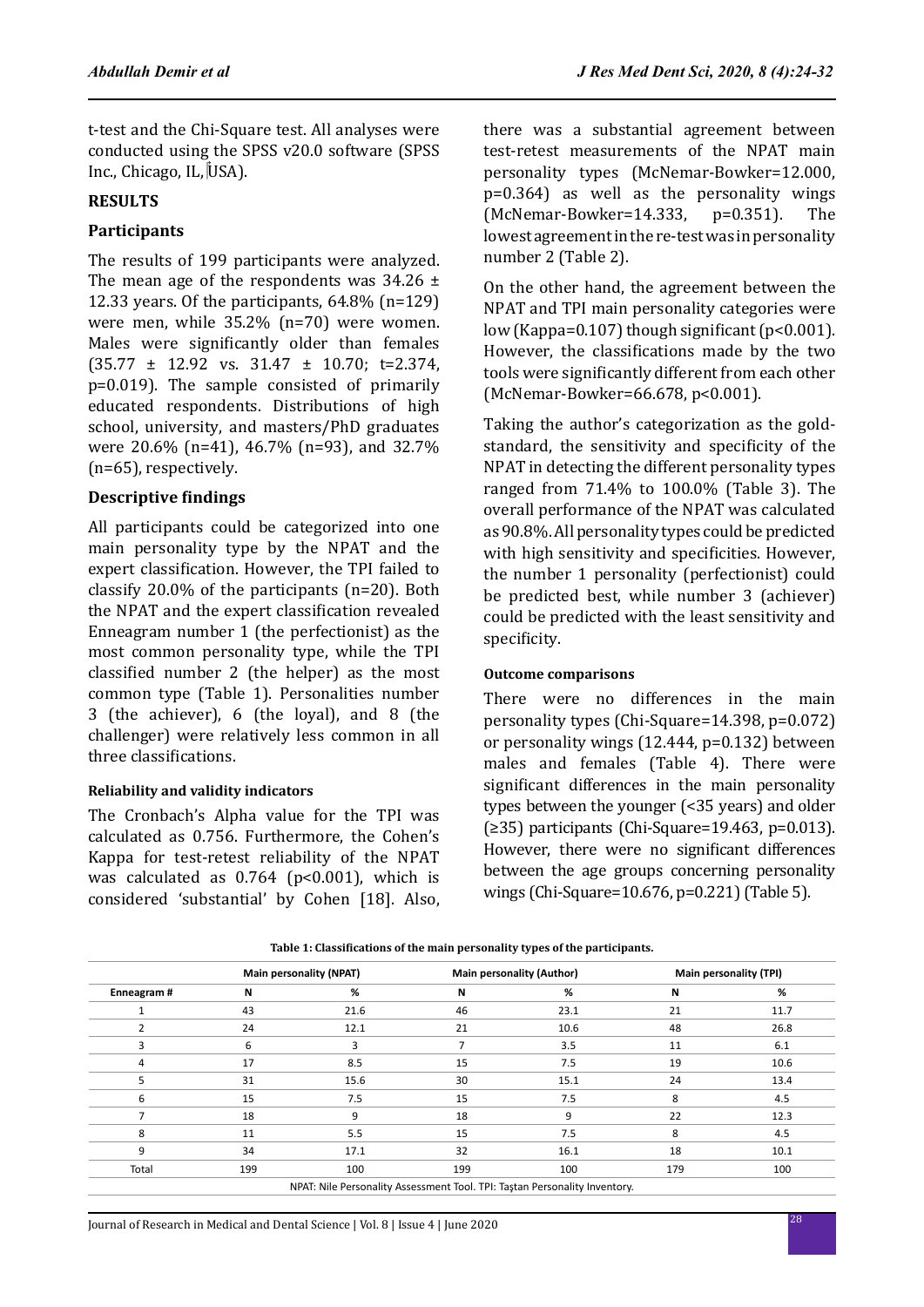|                                  |                |              |                          |                                         |                          |                          |                          | Main personality (NPAT post-test) |                          |                          |                          |                |
|----------------------------------|----------------|--------------|--------------------------|-----------------------------------------|--------------------------|--------------------------|--------------------------|-----------------------------------|--------------------------|--------------------------|--------------------------|----------------|
|                                  |                |              | $\mathbf{1}$             | $\overline{2}$                          | 3                        | 4                        | 5                        | 6                                 | $\overline{7}$           | 8                        | 9                        | Total          |
|                                  | $\mathbf{1}$   | n            | 9                        | $\overline{\phantom{a}}$                | $\overline{\phantom{a}}$ | $\overline{\phantom{a}}$ | $\overline{\phantom{a}}$ | $\mathbf{1}$                      | $\mathbf 1$              | $\blacksquare$           | $\pmb{0}$                | 11             |
|                                  |                | $\%$         | 81.8                     | $\overline{\phantom{a}}$                | $\overline{\phantom{a}}$ | $\overline{\phantom{a}}$ | $\overline{\phantom{a}}$ | 9.1                               | 9.1                      | $\frac{1}{2}$            | $\pmb{0}$                | 100            |
|                                  | $\overline{2}$ | n            | $\blacksquare$           | 3                                       | $\overline{\phantom{a}}$ | $\overline{2}$           | $\overline{\phantom{a}}$ | $\mathbf{1}$                      | $\mathbf 1$              | $\overline{\phantom{a}}$ | $\mathbf 1$              | 8              |
|                                  |                | $\%$         | $\blacksquare$           | 37.5                                    | $\overline{\phantom{a}}$ | 25                       | $\overline{\phantom{a}}$ | 12.5                              | 12.5                     | ÷                        | 12.5                     | 100            |
|                                  | 3              | n            | $\overline{\phantom{a}}$ | $\overline{\phantom{a}}$                | $\overline{2}$           | $\overline{\phantom{a}}$ | $\overline{\phantom{a}}$ | $\overline{\phantom{a}}$          | $\mathbf 1$              | ä,                       | $\overline{\phantom{a}}$ | 3              |
|                                  |                | %            | ÷.                       | $\overline{\phantom{a}}$                | 66.7                     | $\overline{\phantom{a}}$ | $\overline{\phantom{a}}$ | $\overline{\phantom{a}}$          | 33.3                     | ÷,                       | $\overline{\phantom{a}}$ | 100            |
|                                  | $\overline{4}$ | $\mathsf{n}$ | $\overline{\phantom{a}}$ | $\overline{\phantom{a}}$                | $\overline{\phantom{a}}$ | 3                        | $\overline{\phantom{a}}$ | $\overline{\phantom{a}}$          | $\overline{\phantom{a}}$ | $\overline{\phantom{a}}$ | $\overline{\phantom{a}}$ | 3              |
|                                  |                | %            | $\overline{\phantom{a}}$ |                                         | $\sim$                   | 100                      | $\overline{\phantom{a}}$ | ٠                                 | ÷,                       | ٠                        | $\sim$                   | 100            |
|                                  | 5              | n            | $\overline{\phantom{a}}$ | ٠                                       | $\overline{\phantom{a}}$ | $\blacksquare$           | 8                        | $\mathbf 1$                       | $\overline{\phantom{a}}$ | ÷,                       | $\overline{\phantom{a}}$ | 9              |
| Main personality (NPAT pre-test) |                | $\%$         | ٠                        |                                         |                          | ×,                       | 88.9                     | 11.1                              | ۰                        | ٠                        | $\overline{\phantom{a}}$ | 100            |
|                                  | 6              | $\mathsf{n}$ | ä,                       |                                         | ٠                        | ä,                       |                          | 3                                 | $\overline{\phantom{a}}$ | ä,                       | $\overline{\phantom{a}}$ | 3              |
|                                  |                | %            | $\overline{\phantom{a}}$ | ٠                                       | $\sim$                   | $\overline{\phantom{a}}$ |                          | 100                               | $\overline{\phantom{a}}$ | ÷                        | $\overline{\phantom{a}}$ | 100            |
|                                  | $\overline{7}$ | $\mathsf{n}$ | $\overline{\phantom{a}}$ | $\overline{\phantom{a}}$                | $\overline{\phantom{a}}$ | $\overline{\phantom{a}}$ | $\mathbf{1}$             | $\overline{\phantom{a}}$          | $\mathbf{1}$             | $\overline{\phantom{a}}$ | $\overline{\phantom{a}}$ | $\overline{2}$ |
|                                  |                | %            | $\overline{\phantom{a}}$ |                                         | ٠                        | $\overline{\phantom{a}}$ | 50                       | $\overline{\phantom{a}}$          | 50                       | ÷,                       | $\overline{\phantom{a}}$ | 100            |
|                                  | 8              | $\sf n$      | $\overline{\phantom{a}}$ | $\overline{\phantom{a}}$                | $\overline{\phantom{a}}$ | $\sim$                   | $\overline{\phantom{a}}$ | $\bar{a}$                         | $\overline{\phantom{a}}$ | 8                        | $\blacksquare$           | 8              |
|                                  |                | $\%$         | $\overline{\phantom{a}}$ | ٠                                       | ٠                        | ٠                        | ٠                        | ٠                                 | $\overline{\phantom{a}}$ | 100                      | $\overline{\phantom{a}}$ | 100            |
|                                  | 9              | n            | $\mathbf{1}$             | $\overline{\phantom{a}}$                | $\overline{\phantom{a}}$ | $\mathbf 1$              | $\overline{\phantom{a}}$ | $\overline{\phantom{a}}$          | $\overline{\phantom{a}}$ | $\overline{\phantom{a}}$ | 11                       | 13             |
|                                  |                | %            | 7.7                      | $\overline{\phantom{a}}$                | $\overline{\phantom{a}}$ | 7.7                      | $\overline{\phantom{a}}$ | $\overline{\phantom{a}}$          | $\overline{\phantom{a}}$ | $\overline{\phantom{a}}$ | 84.6                     | 100            |
|                                  |                | n            | $10\,$                   | 3                                       | $\overline{2}$           | 6                        | 9                        | 6                                 | $\overline{\mathbf{4}}$  | 8                        | 12                       | 60             |
| Total                            |                | %            | 16.7                     | 5                                       | $3.3\,$                  | 10                       | 15                       | 10                                | 6.7                      | 13.3                     | 20                       | 100            |
|                                  |                |              |                          | NPAT: Nile Personality Assessment Tool. |                          |                          |                          |                                   |                          |                          |                          |                |

**Table 2: Distributions of the test-retest responses.**

### **Table 3: Sensitivity and specificity of the NPAT for detecting different personality types.**

| Personality    | Author (+)    | Author (-)    | Author $(+)$                            | Author (-) | Sensitivity | Specificity | Sen+Spec |
|----------------|---------------|---------------|-----------------------------------------|------------|-------------|-------------|----------|
| <b>Type</b>    | $N$ PAT $(+)$ | $N$ PAT $(+)$ | NPAT (-)                                | NPAT (-)   | (%)         | (%)         | 2        |
| 1              | 41            | 2             | 5                                       | 151        | 89.1        | 98.7        | 93.9     |
| $\overline{2}$ | 19            | 5             | $\overline{2}$                          | 173        | 90.5        | 97.2        | 93.8     |
| 3              | 5             |               | $\overline{2}$                          | 191        | 71.4        | 99.5        | 85.5     |
| 4              | 13            | 4             | $\overline{2}$                          | 180        | 86.7        | 97.8        | 92.2     |
| 5              | 26            | 5             | 4                                       | 164        | 86.7        | 97          | 91.9     |
| 6              | 11            | 4             | $\overline{2}$                          | 182        | 84.6        | 97.8        | 91.2     |
|                | 14            | 4             | 4                                       | 177        | 77.8        | 97.8        | 87.8     |
| 8              | 11            | 0             | 3                                       | 185        | 78.6        | 100         | 89.3     |
| 9              | 28            | 6             | 4                                       | 161        | 87.5        | 96.4        | 92       |
| Overall        |               |               |                                         |            | 83.6        | 98.5        | 90.8     |
|                |               |               | NPAT: Nile Personality Assessment Tool. |            |             |             |          |

**Table 4: Comparison of the main personality types and wings between males and females.**

|                |      | <b>Main personality (NPAT)</b> |                | <b>Personality wing (NPAT)</b>          |     |      |                |      |  |
|----------------|------|--------------------------------|----------------|-----------------------------------------|-----|------|----------------|------|--|
|                |      | Sex                            |                | Sex                                     |     |      |                |      |  |
|                | Male |                                | Female         |                                         |     | Male | Female         |      |  |
|                | n    | %                              | n              | %                                       | n   | %    | Ν              | %    |  |
| 1              | 32   | 24.8                           | 11             | 15.7                                    | 16  | 12.5 | 8              | 11.4 |  |
| $\overline{2}$ | 15   | 11.6                           | 9              | 12.9                                    | 25  | 19.5 | 7              | 10   |  |
| 3              | 6    | 4.7                            | 0              | $\mathbf 0$                             | 11  | 8.6  | 7              | 10   |  |
| 4              | 12   | 9.3                            | 5              | 7.1                                     | 14  | 10.9 | 11             | 15.7 |  |
| 5              | 13   | 10.1                           | 18             | 25.7                                    | 13  | 10.2 | $\overline{7}$ | 10   |  |
| 6              | 10   | 7.8                            | 5              | 7.1                                     | 10  | 7.8  | 13             | 18.6 |  |
| $\overline{7}$ | 12   | 9.3                            | 6              | 8.6                                     | 18  | 14.1 | 3              | 4.3  |  |
| 8              | 9    | $\overline{7}$                 | $\overline{2}$ | 2.9                                     | 8   | 6.3  | 5              | 7.1  |  |
| 9              | 20   | 15.5                           | 14             | 20                                      | 13  | 10.2 | 9              | 12.9 |  |
|                | 129  | 100                            | 70             | 100                                     | 128 | 100  | 70             | 100  |  |
|                |      |                                |                | NPAT: Nile Personality Assessment Tool. |     |      |                |      |  |

<sup>29</sup> Journal of Research in Medical and Dental Science | Vol. 8 | Issue 4 | June 2020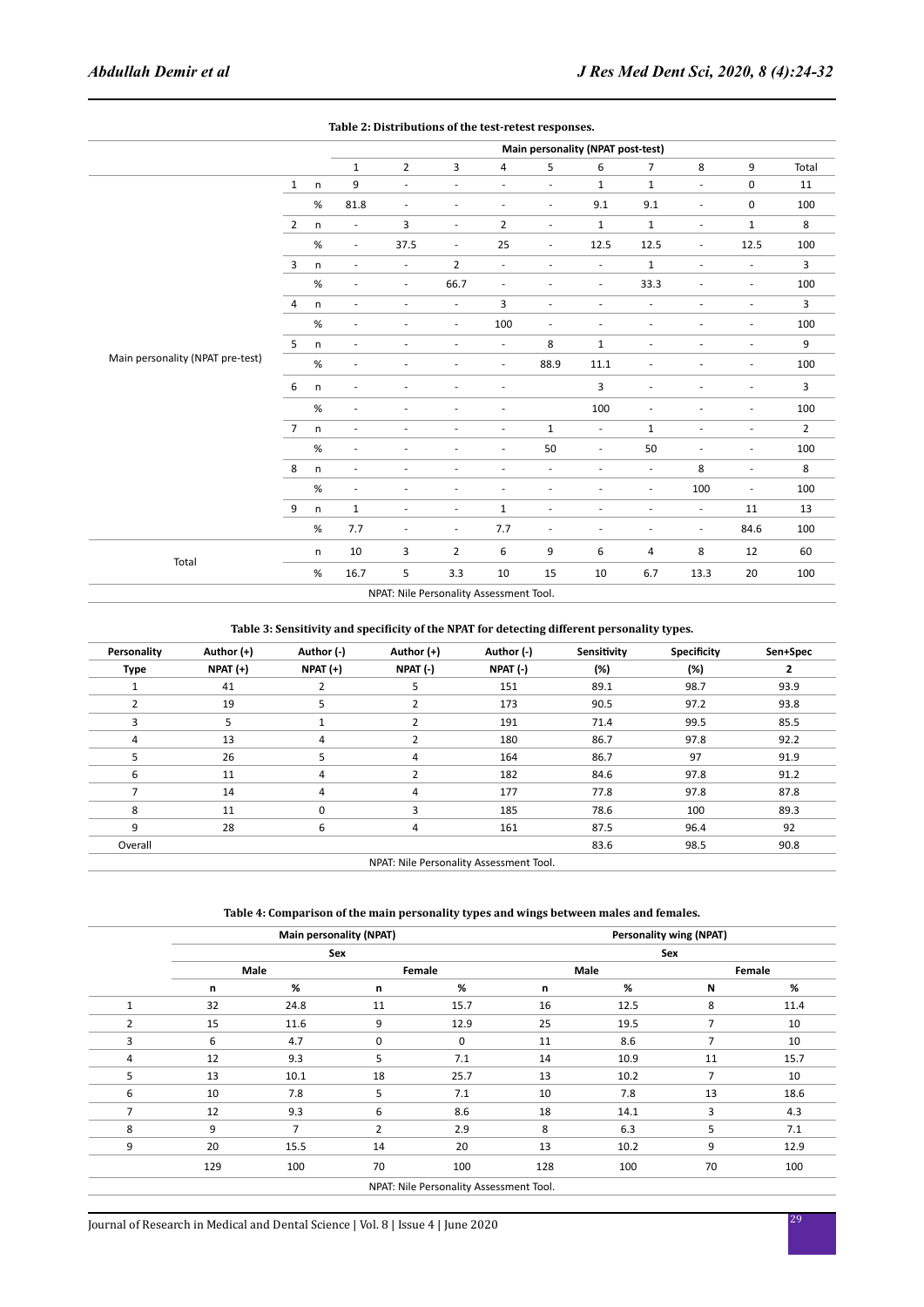|                |                |      | <b>Main personality (NPAT)</b> | <b>Personality wing (NPAT)</b> |                |      |    |       |  |
|----------------|----------------|------|--------------------------------|--------------------------------|----------------|------|----|-------|--|
|                |                |      | Age groups                     | Age groups                     |                |      |    |       |  |
|                | $35$           |      | $>34$                          |                                | $35$           |      |    | $>34$ |  |
|                | n              | %    | n                              | $\%$                           | n              | $\%$ | n  | %     |  |
| $\mathbf{1}$   | 17             | 16.5 | 26                             | 27.1                           | 10             | 9.7  | 14 | 14.7  |  |
| 2              | 12             | 11.7 | 12                             | 12.5                           | 12             | 11.7 | 20 | 21.1  |  |
| 3              | $\overline{2}$ | 1.9  | 4                              | 4.2                            | $\overline{7}$ | 6.8  | 11 | 11.6  |  |
| 4              | 10             | 9.7  | 7                              | 7.3                            | 16             | 15.5 | 9  | 9.5   |  |
| 5              | 20             | 19.4 | 11                             | 11.5                           | 10             | 9.7  | 10 | 10.5  |  |
| 6              | 10             | 9.7  | 5                              | 5.2                            | 14             | 13.6 | 9  | 9.5   |  |
| $\overline{7}$ | 15             | 14.6 | 3                              | 3.1                            | 12             | 11.7 | 9  | 9.5   |  |
| 8              | 6              | 5.8  | 5                              | 5.2                            | 10             | 9.7  | 3  | 3.2   |  |
| 9              | 11             | 10.7 | 23                             | 24                             | 12             | 11.7 | 10 | 10.5  |  |
|                | 103            | 100  | 96                             | 100                            | 103            | 100  | 95 | 100   |  |

**Table 5: Comparison of the main personality types and wings between the age groups.**

#### **DISCUSSION**

The present study results confirm that the NPAT was reliable and valid in identifying the personality types based on Enneagram in a Turkish-speaking population. The participants of the study had a higher educational level compared to the average Turkish community. In the present study, percentages of high school, university, and masters/PhD graduates were 20.6%, 46.7%, and 32.7%, respectively.

Similar studies have reported sensitivity and specificity values ranging from 68.0-95.1% and 59.0-78.5%, respectively [18-20]. Enneagram Personality Types Inventory (Korean version) has 100% sensitivity and specificity for the number one personality type [21]. Also, TPI had a mean sensitivity value of 82.8 and specificity of 97.8. The sensitivity and specificity of the NPAT in detecting the different personality types ranged from 71.4% to 100.0%. The overall performance of the NPAT was calculated as 90.8%. All personality types could be predicted with high sensitivity and specificities. Thus, the sensitivity and specificity values of NPAT are high compared to similar literature.

On the other hand, the agreement between the NPAT and TPI main personality categories were low though significant. However, the classifications made by the two tools were significantly different from each other. This difference can be attributed to two basic differences between them. First, the TPI has many questions. Because most participants do not like to respond to many questions, it may result in unreliable results. Secondly, NPAT is extremely easy and practical, and the participants can find their own main Enneagram character and its wing directly, whereas TPI requires some calculations.

Despite its long history, the literature is scarce regarding the scientific studies of Enneagram. Based on the traditional Enneagram, Yilmaz et al. proposed the Nine Types Temperament Model as a candidate for being a comprehensive and integrating model that can explain the reasons of human behavior and can be used in clinical studies as well as in practice in the fields of psychiatry, psychology, and education [22]. The authors developed a theoretical model to explain the temperaments with the interpretation of the Enneagram System. The study of Yilmaz et al. is similar to ours in its aims and academic context. However, although they introduced a reliable and valid scale with high psychometric indices [23], it is extremely long (91-items), time-consuming, and utilized a 3-point Likert scale, which can be considered as some drawbacks. Also, we do not agree with these authors in using the term temperament instead of personality.

In the present study, both the NPAT and the expert classification revealed Enneagram number 1 (the perfectionist) as the most common personality type, while the TPI [16] classified number 2 (the helper) as the most common type in Turkish population. This difference may be related to the fact that Enneagram numbers 1 and 2 are wings of each other. Also, personalities number 3 (the achiever), 6 (the loyal), and 8 (the challenger) were relatively less common in the present study. Hur and Lee have found that the number nine-personality type is the most frequent personality type (13.4%); the second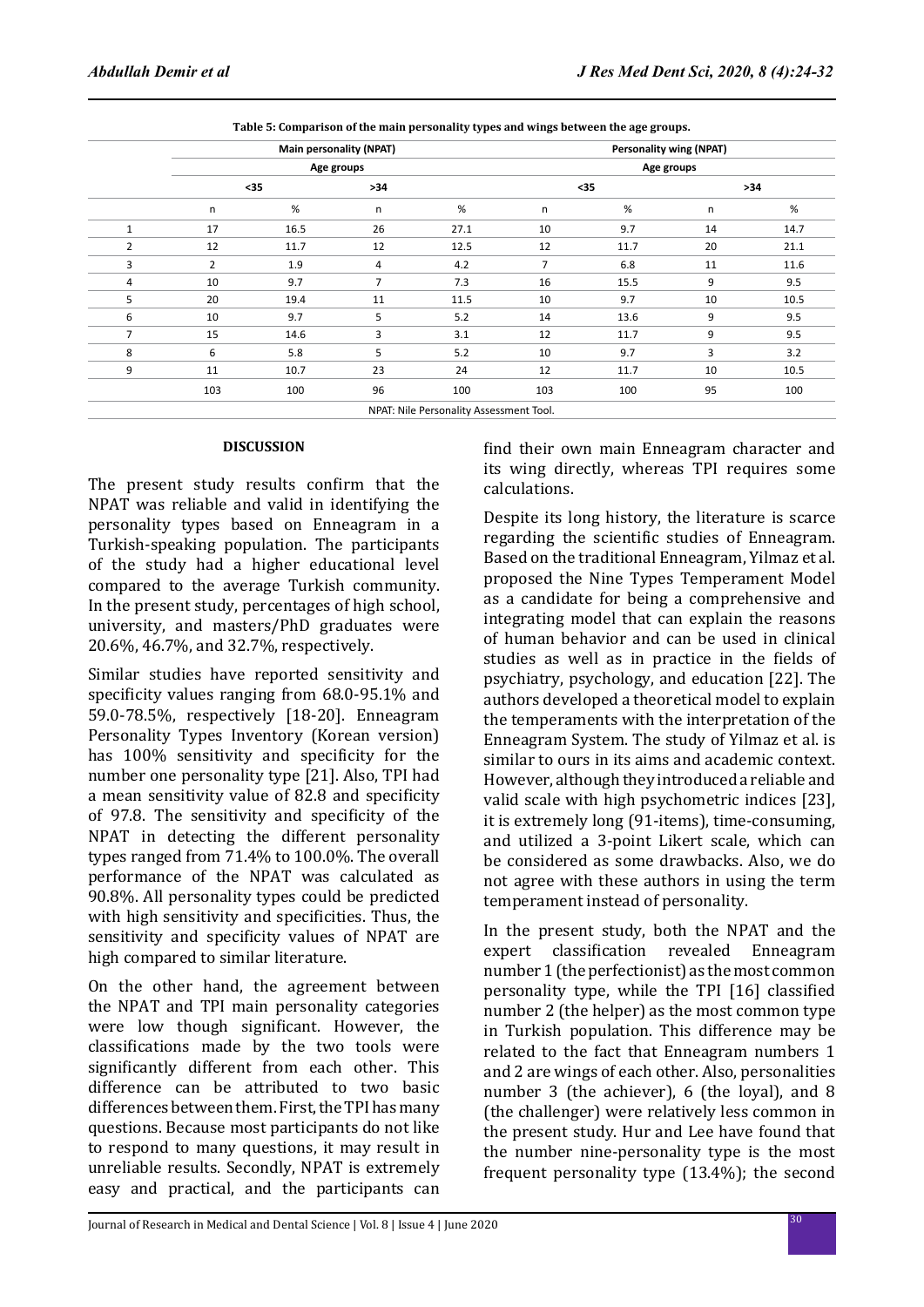most frequently seen personality type was the number one personality type (11.9%) in a Korean population [21]. Another study [6] found Enneagram type 9 to be 32.9% among Korean college students, which makes us postulate that personality distributions are similar in different populations, however, with variability in their dominance. It has been well known that Enneagram 1 and 2 and 1 and 9 personality types are the wings of each other. In a large-sample study of Akturk, et al. the most encountered main personality type was the helper, (20.4%), while the challenger was the most frequently encountered personality wing (17.3%) [24].

We need a straightforward and dependable structure for understanding differences with patients, families, and co-workers in the society. Because currently there is a more complex system of health care, more sophisticated patient cases, and there is an increasing demand for a more effective cross-discipline interaction [25]. Knowing that each patient is different, the approach based on the personality type can be an enormous advantage for today's healthcare providers. Furthermore, the doctor's personality type preferences are often quite different from those of the patients. Therefore, this fact results in self-awareness of health professionals and encourages them to consider their own type preferences [25]. These arguments are also current in university education area and studies. Thus, it has been suggested that the differences in empathy levels in terms of Enneagram personality types can be applied to medical education to maintain and improve medical students' empathy [26,27].

### **STUDY LIMITATIONS**

One limitation of this study is the demographic features of the study participants. Participants of the study had relatively high educational levels. Thus, this tool can be advised for Turkish speaking people with relatively higher education. The inventory should be tested in a broader spectrum of the population concerning age and educational status.

#### **CONCLUSION**

It can be stated that the Nile Personality Assessment Tool (NPAT) is a powerful tool in identifying personality types according to the Enneagram principles in Turkishspeaking people. Health care providers, human researchers, and researchers in psychology and health sciences may utilize the NPAT. Additionally, knowing his/her personality type may enhance the persons' confidence in dealing with daily life conditions through a deeper understanding and acceptance of themselves.



### **APPENDIX**



### **REFERENCES**

- 1. Daniels DN, Price VA. The essential enneagram: The definitive personality test and self-discovery guide. New York: Harper One 2000.
- 2. https://www.dispatch.com/
- 3. Murali D. Stop before you resume. Business Line 2003; 1.
- 4. Tracy C. Nine ways of looking at work. J Quality Participation 1998; 21:56-60.
- 5. Palmer H. The enneagram: Understanding yourself and the others in your life. New York: Harper Collins 1988.
- 6. Lee JS, Yoon JA, J DK. Effectiveness of enneagram group counseling for self-identification and depression in nursing college students. J Korean Acad Nurs 2013; 43:649–657.
- 7. Ginsburg SB. Gurdjieff unveiled: An overview and introduction to gurdjieff's teaching. London: Lighthouse Workbooks 2005; 138.
- 8. Bernier N. The enneagram symbol of all and everything. Brasília, Gilgamesh 2003; 11.
- 9. Russ H, Don R. The widsom of the enneagram: The complete guide to psychological and spiritual growth for the nince personality types, New York, Bantam Books 2000.
- 10. Oscar I. Interviews with oscar ichazo. Arica Institute Press 1982.
- 11. Naranjo, Claudio. (1990). Enneagram-Type Structures: Self-Analysis for the Seeker. Nevada City, NV: Gateways.
- 12. https://search.proquest.com/openview/89 b4f37116ed1664717a45fd8c4edf41/1?pqorigsite=gscholar&cbl=60372